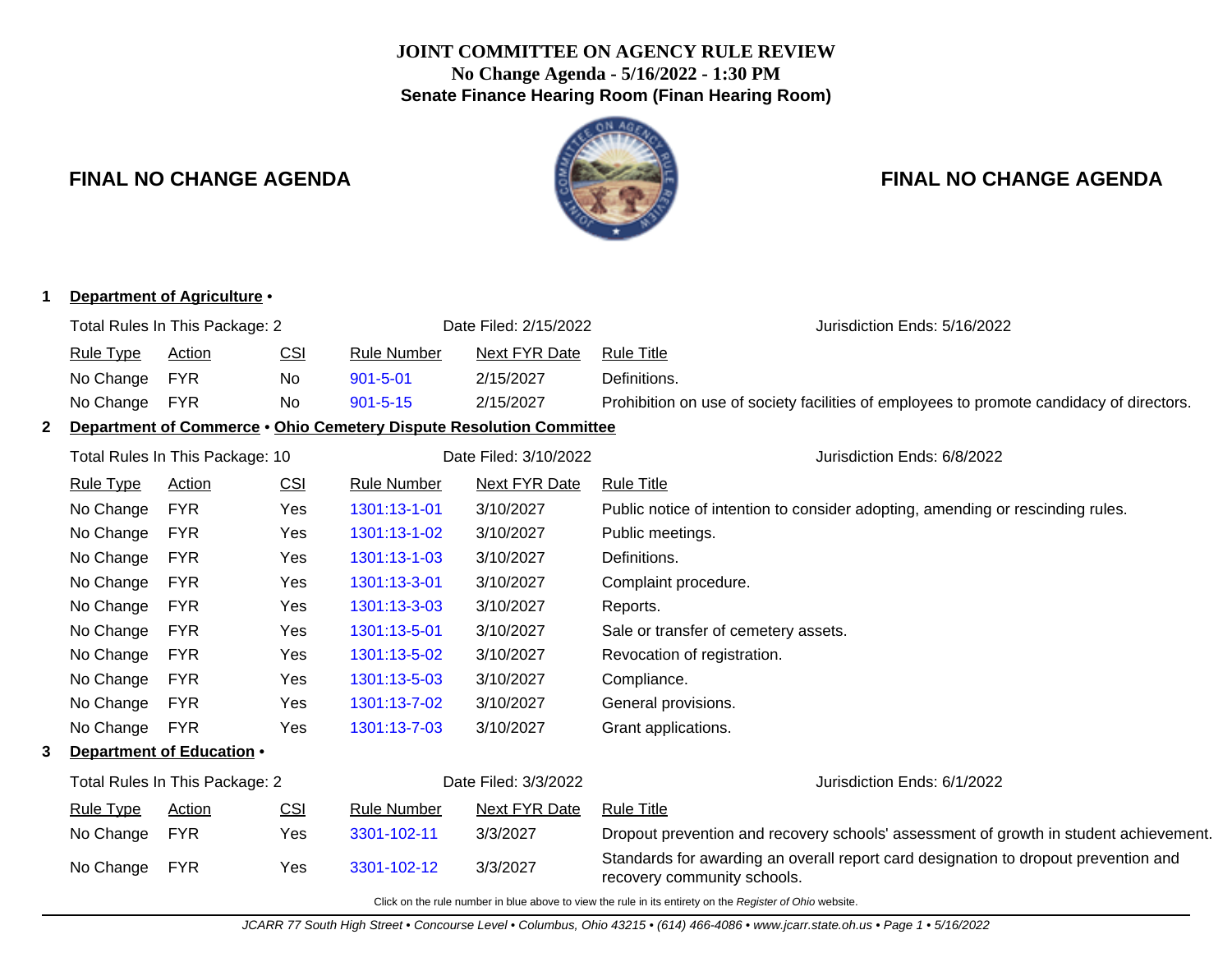## **JOINT COMMITTEE ON AGENCY RULE REVIEW 5/16/2022 - 1:30 PM Senate Finance Hearing Room (Finan Hearing Room)**

**FINAL NO CHANGE AGENDA**

| Department of Job and Family Services . Child Support<br>4 |                                |                                 |           |                                                                     |                       |                                                                              |
|------------------------------------------------------------|--------------------------------|---------------------------------|-----------|---------------------------------------------------------------------|-----------------------|------------------------------------------------------------------------------|
|                                                            | Total Rules In This Package: 2 |                                 |           |                                                                     | Date Filed: 2/16/2022 | Jurisdiction Ends: 5/17/2022                                                 |
|                                                            | <b>Rule Type</b>               | Action                          | CSI       | <b>Rule Number</b>                                                  | <b>Next FYR Date</b>  | <b>Rule Title</b>                                                            |
|                                                            | No Change                      | <b>FYR</b>                      | No        | 5101:12-57-10.5 2/16/2027                                           |                       | Court mistake of fact hearing regarding the national medical support notice. |
|                                                            | No Change                      | <b>FYR</b>                      | <b>No</b> | 5101:12-57-10.6 2/16/2027                                           |                       | Terminating the national medical support notice.                             |
| 5                                                          |                                |                                 |           | Department of Job and Family Services - Unemployment Compensation . |                       |                                                                              |
|                                                            |                                | Total Rules In This Package: 4  |           |                                                                     | Date Filed: 2/17/2022 | Jurisdiction Ends: 5/18/2022                                                 |
|                                                            | <b>Rule Type</b>               | <b>Action</b>                   | CSI       | <b>Rule Number</b>                                                  | <b>Next FYR Date</b>  | <b>Rule Title</b>                                                            |
|                                                            | No Change                      | <b>FYR</b>                      | No        | 4141-1-01                                                           | 2/17/2027             | Employer defined.                                                            |
|                                                            | No Change                      | <b>FYR</b>                      | No        | 4141-7-05                                                           | 2/17/2027             | Termination of voluntary election.                                           |
|                                                            | No Change                      | <b>FYR</b>                      | No        | 4141-29-02                                                          | 2/17/2027             | Seasonal eligibility.                                                        |
|                                                            | No Change                      | <b>FYR</b>                      | No        | 4141-29-03                                                          | 2/17/2027             | Sports and athletic employment.                                              |
| 6                                                          |                                | Department of Public Safety .   |           |                                                                     |                       |                                                                              |
|                                                            |                                | Total Rules In This Package: 30 |           |                                                                     | Date Filed: 3/2/2022  | Jurisdiction Ends: 5/31/2022                                                 |
|                                                            | <b>Rule Type</b>               | <b>Action</b>                   | CSI       | <b>Rule Number</b>                                                  | <b>Next FYR Date</b>  | <b>Rule Title</b>                                                            |
|                                                            | No Change                      | <b>FYR</b>                      | No        | 4501-23-01                                                          | 3/1/2027              | Referenced material.                                                         |
|                                                            | No Change                      | <b>FYR</b>                      | No        | 4501-23-02                                                          | 3/1/2027              | Definitions.                                                                 |
|                                                            | No Change                      | <b>FYR</b>                      | No        | 4501-23-04                                                          | 3/1/2027              | Application for moped registration.                                          |
|                                                            | No Change                      | <b>FYR</b>                      | No        | 4501-23-05                                                          | 3/1/2027              | Brakes.                                                                      |
|                                                            | No Change                      | <b>FYR</b>                      | No        | 4501-23-06                                                          | 3/1/2027              | Tires and wheel rims.                                                        |
|                                                            | No Change                      | <b>FYR</b>                      | No        | 4501-23-07                                                          | 3/1/2027              | Steering.                                                                    |
|                                                            | No Change                      | <b>FYR</b>                      | No        | 4501-23-08                                                          | 3/1/2027              | Fuel systems.                                                                |
|                                                            | No Change                      | <b>FYR</b>                      | No        | 4501-23-09                                                          | 3/1/2027              | Exhaust systems.                                                             |
|                                                            | No Change                      | <b>FYR</b>                      | No        | 4501-23-10                                                          | 3/1/2027              | Seat or saddle.                                                              |
|                                                            | No Change                      | <b>FYR</b>                      | No        | 4501-23-11                                                          | 3/1/2027              | Rear view mirror.                                                            |
|                                                            | No Change                      | <b>FYR</b>                      | No        | 4501-23-12                                                          | 3/1/2027              | Chain and belt guards.                                                       |
|                                                            | No Change                      | <b>FYR</b>                      | No        | 4501-23-13                                                          | 3/1/2027              | Vehicle stand.                                                               |
|                                                            | No Change                      | <b>FYR</b>                      | No.       | 4501-23-14                                                          | 3/1/2027              | Controls.                                                                    |
|                                                            | No Change                      | <b>FYR</b>                      | No        | 4501-23-15                                                          | 3/1/2027              | Audible signaling device.                                                    |

Click on the rule number in blue above to view the rule in its entirety on the Register of Ohio website.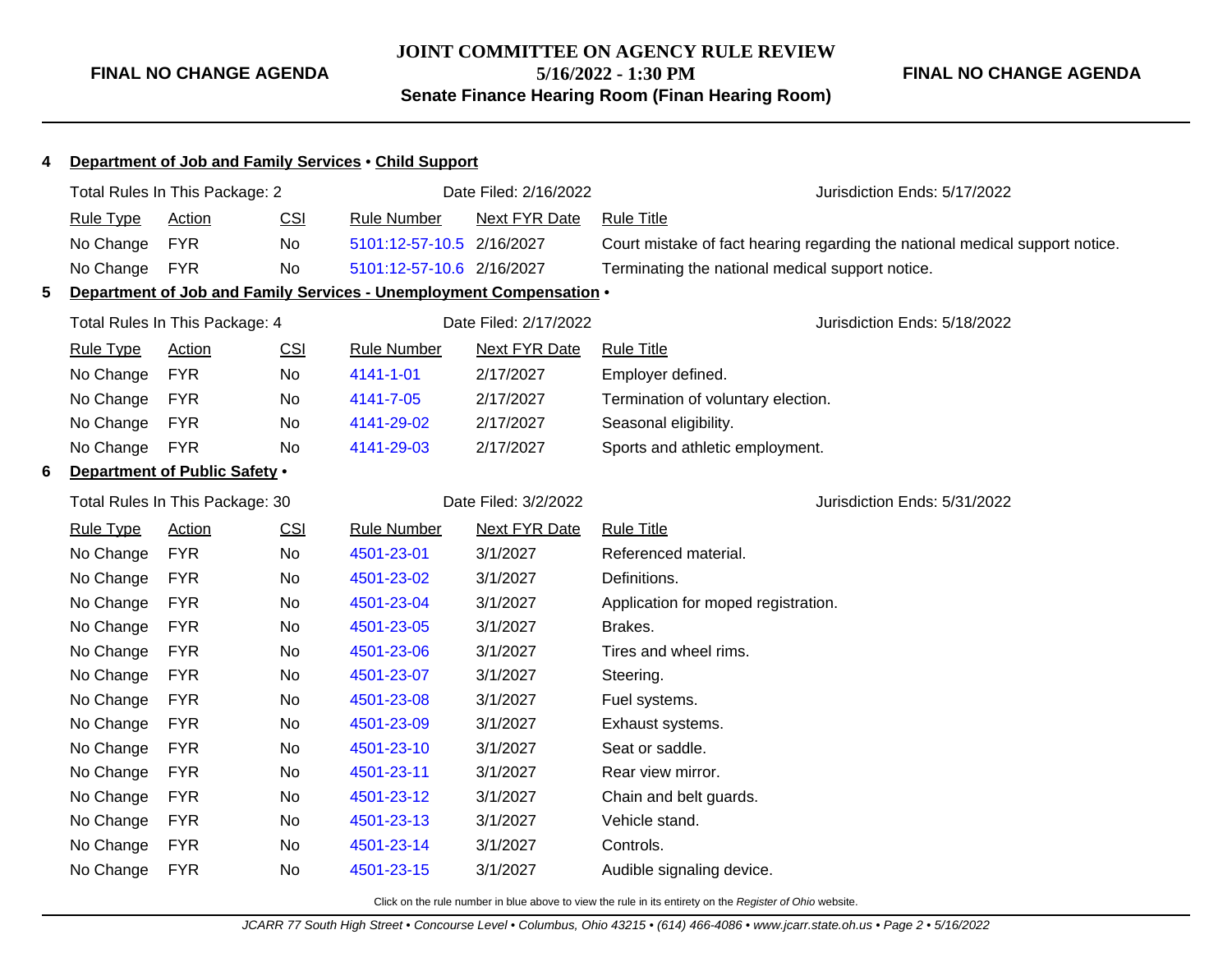## **JOINT COMMITTEE ON AGENCY RULE REVIEW 5/16/2022 - 1:30 PM**

**FINAL NO CHANGE AGENDA**

**Senate Finance Hearing Room (Finan Hearing Room)**

| No Change        | <b>FYR</b><br>Ohio Environmental Protection Agency .<br>Total Rules In This Package: 2 | No                                                                 |                                                                | Date Filed: 2/15/2022                                              | Jurisdiction Ends: 5/16/2022                                                                  |
|------------------|----------------------------------------------------------------------------------------|--------------------------------------------------------------------|----------------------------------------------------------------|--------------------------------------------------------------------|-----------------------------------------------------------------------------------------------|
|                  |                                                                                        |                                                                    |                                                                |                                                                    |                                                                                               |
|                  |                                                                                        |                                                                    |                                                                |                                                                    |                                                                                               |
|                  |                                                                                        |                                                                    | 5703-9-29                                                      | 2/17/2027                                                          | Outdoor advertising concerns.                                                                 |
| No Change        | <b>FYR</b>                                                                             | No                                                                 | 5703-9-27                                                      | 2/17/2027                                                          | Sale of food to students by public, private and parochial schools, colleges and universities. |
| No Change        | <b>FYR</b>                                                                             | No                                                                 | 5703-9-19                                                      | 2/17/2027                                                          | Installment and credit sales.                                                                 |
| No Change        | <b>FYR</b>                                                                             | No                                                                 | 5703-9-16                                                      | 2/17/2027                                                          | Affiliated group.                                                                             |
| <b>Rule Type</b> | <b>Action</b>                                                                          | CSI                                                                | <b>Rule Number</b>                                             | <b>Next FYR Date</b>                                               | <b>Rule Title</b>                                                                             |
|                  | Total Rules In This Package: 4                                                         |                                                                    |                                                                | Date Filed: 2/17/2022                                              | Jurisdiction Ends: 5/18/2022                                                                  |
|                  | Department of Taxation .                                                               |                                                                    |                                                                |                                                                    |                                                                                               |
| No Change        | <b>FYR</b>                                                                             | No                                                                 | 5120:2-1-01                                                    | 1/18/2027                                                          | Notice procedure.                                                                             |
| <b>Rule Type</b> | Action                                                                                 | <b>CSI</b>                                                         | <b>Rule Number</b>                                             | <b>Next FYR Date</b>                                               | <b>Rule Title</b>                                                                             |
|                  | Total Rules In This Package: 1                                                         |                                                                    |                                                                | Date Filed: 2/15/2022                                              | Jurisdiction Ends: 5/16/2022                                                                  |
|                  |                                                                                        |                                                                    | Department of Rehabilitation and Correction . Notice Procedure |                                                                    |                                                                                               |
| No Change        | <b>FYR</b>                                                                             | No                                                                 | 4501-23-32                                                     | 3/1/2027                                                           | Possession of license.                                                                        |
| No Change        | <b>FYR</b>                                                                             | No                                                                 | 4501-23-31                                                     | 3/1/2027                                                           | Driver education not necessary.                                                               |
| No Change        | <b>FYR</b>                                                                             | No                                                                 | 4501-23-29                                                     | 3/1/2027                                                           | Written test.                                                                                 |
| No Change        | <b>FYR</b>                                                                             | No                                                                 | 4501-23-28                                                     | 3/1/2027                                                           | Eye test.                                                                                     |
| No Change        | <b>FYR</b>                                                                             | No                                                                 | 4501-23-27                                                     | 3/1/2027                                                           | Surrender of license.                                                                         |
| No Change        | <b>FYR</b>                                                                             | No                                                                 | 4501-23-26                                                     | 3/1/2027                                                           | Revocation of license.                                                                        |
| No Change        | <b>FYR</b>                                                                             | No.                                                                | 4501-23-25                                                     | 3/1/2027                                                           | Prohibited acts.                                                                              |
| No Change        | <b>FYR</b>                                                                             | No                                                                 | 4501-23-24                                                     | 3/1/2027                                                           | Motorized bicycle license.                                                                    |
| No Change        | <b>FYR</b>                                                                             | No                                                                 | 4501-23-23                                                     | 3/1/2027                                                           | Application form.                                                                             |
| No Change        | <b>FYR</b>                                                                             | No                                                                 | 4501-23-22                                                     | 3/1/2027                                                           | Satisfactory evidence.                                                                        |
| No Change        | <b>FYR</b>                                                                             | No                                                                 | 4501-23-21                                                     | 3/1/2027                                                           | Parent must sign.                                                                             |
| No Change        |                                                                                        |                                                                    |                                                                |                                                                    | Procedure.                                                                                    |
|                  |                                                                                        |                                                                    |                                                                |                                                                    | Assembly by person other than manufacturer.                                                   |
|                  |                                                                                        |                                                                    |                                                                |                                                                    | Headlamp indicator light.                                                                     |
|                  |                                                                                        |                                                                    |                                                                |                                                                    | Lighting equipment.                                                                           |
|                  |                                                                                        |                                                                    |                                                                |                                                                    | Width.                                                                                        |
|                  | No Change<br>No Change<br>No Change<br>No Change                                       | <b>FYR</b><br><b>FYR</b><br><b>FYR</b><br><b>FYR</b><br><b>FYR</b> | No<br>No<br>No.<br>No<br>No                                    | 4501-23-16<br>4501-23-17<br>4501-23-18<br>4501-23-19<br>4501-23-20 | 3/1/2027<br>3/1/2027<br>3/1/2027<br>3/1/2027<br>3/1/2027                                      |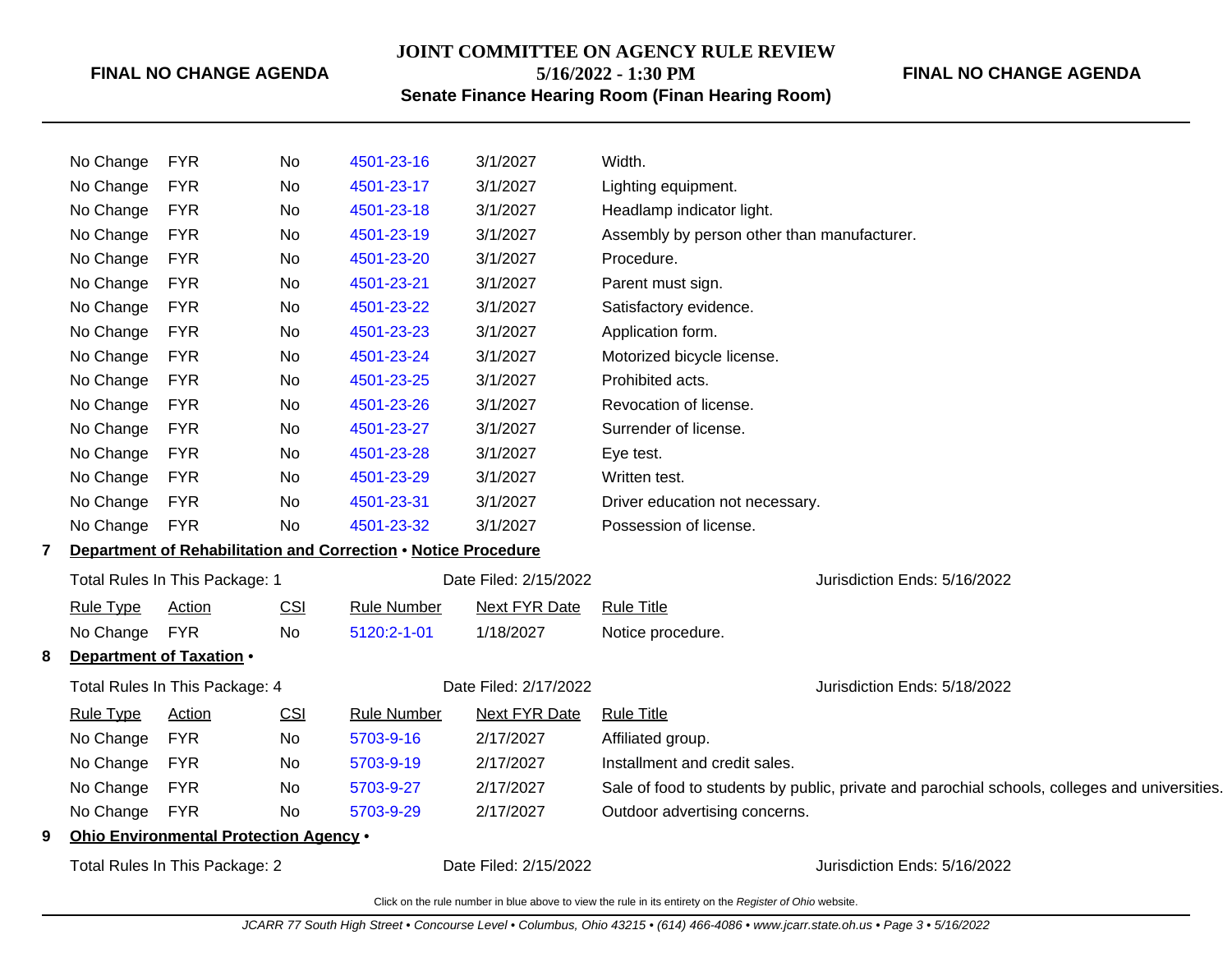### **JOINT COMMITTEE ON AGENCY RULE REVIEW**

**5/16/2022 - 1:30 PM**

**FINAL NO CHANGE AGENDA**

## **Senate Finance Hearing Room (Finan Hearing Room)**

| <b>Rule Type</b>                             | <b>Action</b>                         | CSI        | <b>Rule Number</b>    | <b>Next FYR Date</b>         | <b>Rule Title</b>                                                                                   |  |  |
|----------------------------------------------|---------------------------------------|------------|-----------------------|------------------------------|-----------------------------------------------------------------------------------------------------|--|--|
| No Change                                    | <b>FYR</b>                            | Yes        | 3745-81-53            | 2/15/2027                    | Revised total coliform rule - coliform treatment technique triggers and assessment<br>requirements. |  |  |
| No Change                                    | <b>FYR</b>                            | Yes        | 3745-81-54            | 2/15/2027                    | Revised total coliform rule - violations.                                                           |  |  |
|                                              | 10 Ohio Manufactured Homes Program .  |            |                       |                              |                                                                                                     |  |  |
|                                              | Total Rules In This Package: 1        |            |                       | Date Filed: 3/3/2022         | Jurisdiction Ends: 6/1/2022                                                                         |  |  |
| <b>Rule Type</b>                             | Action                                | <b>CSI</b> | <b>Rule Number</b>    | <b>Next FYR Date</b>         | <b>Rule Title</b>                                                                                   |  |  |
| No Change                                    | <b>FYR</b>                            | Yes        | 4781-11-10            | 1/20/2025                    | Manufactured housing broker bond requirements.                                                      |  |  |
|                                              | 11 State Teachers Retirement System . |            |                       |                              |                                                                                                     |  |  |
| Total Rules In This Package: 7               |                                       |            | Date Filed: 2/18/2022 | Jurisdiction Ends: 5/19/2022 |                                                                                                     |  |  |
| <b>Rule Type</b>                             | <b>Action</b>                         | CSI        | <b>Rule Number</b>    | <b>Next FYR Date</b>         | <b>Rule Title</b>                                                                                   |  |  |
| No Change                                    | <b>FYR</b>                            | No         | 3307-1-01             | 2/18/2027                    | Rules.                                                                                              |  |  |
| No Change                                    | <b>FYR</b>                            | No         | 3307-1-03             | 2/18/2027                    | Release of names, addresses and account information.                                                |  |  |
| No Change                                    | <b>FYR</b>                            | No         | 3307-1-04             | 2/18/2027                    | Financial report.                                                                                   |  |  |
| No Change                                    | <b>FYR</b>                            | No         | 3307-1-05             | 2/18/2027                    | Policy on investment department performance based incentive programs.                               |  |  |
| No Change                                    | <b>FYR</b>                            | No         | 3307-1-06             | 2/18/2027                    | Ohio-qualified agents and investment managers.                                                      |  |  |
| No Change                                    | <b>FYR</b>                            | No         | 3307-2-03             | 2/18/2027                    | Board member education and travel policy.                                                           |  |  |
| No Change                                    | <b>FYR</b>                            | No         | 3307-2-04             | 2/18/2027                    | Payment of allowances and benefits.                                                                 |  |  |
| 12 Treasurer of State .                      |                                       |            |                       |                              |                                                                                                     |  |  |
|                                              | Total Rules In This Package: 2        |            |                       | Date Filed: 2/15/2022        | Jurisdiction Ends: 5/16/2022                                                                        |  |  |
| <b>Rule Type</b>                             | Action                                | <b>CSI</b> | <b>Rule Number</b>    | <b>Next FYR Date</b>         | <b>Rule Title</b>                                                                                   |  |  |
| No Change                                    | <b>FYR</b>                            | No         | 113-3-01              | 2/15/2027                    | Treasurer's contingent fund.                                                                        |  |  |
| No Change                                    | <b>FYR</b>                            | No         | 113-5-03              | 2/15/2027                    | Continuing education hours.                                                                         |  |  |
|                                              |                                       |            |                       |                              | Withdrawn                                                                                           |  |  |
| 13 Environmental Review Appeals Commission . |                                       |            |                       |                              |                                                                                                     |  |  |

| Total Rules In This Package: 19 |        |            | Date Filed: 5/6/2022 |               |            | Jurisdiction Ends:                                                                                       |
|---------------------------------|--------|------------|----------------------|---------------|------------|----------------------------------------------------------------------------------------------------------|
| <u>Rule Type</u>                | Action | <u>CSI</u> | Rule Number          | Next FYR Date | Rule Title |                                                                                                          |
|                                 |        |            |                      |               |            | Click on the rule number in blue above to view the rule in its entirety on the Register of Ohio website. |

JCARR 77 South High Street • Concourse Level • Columbus, Ohio 43215 • (614) 466-4086 • www.jcarr.state.oh.us • Page 4 • 5/16/2022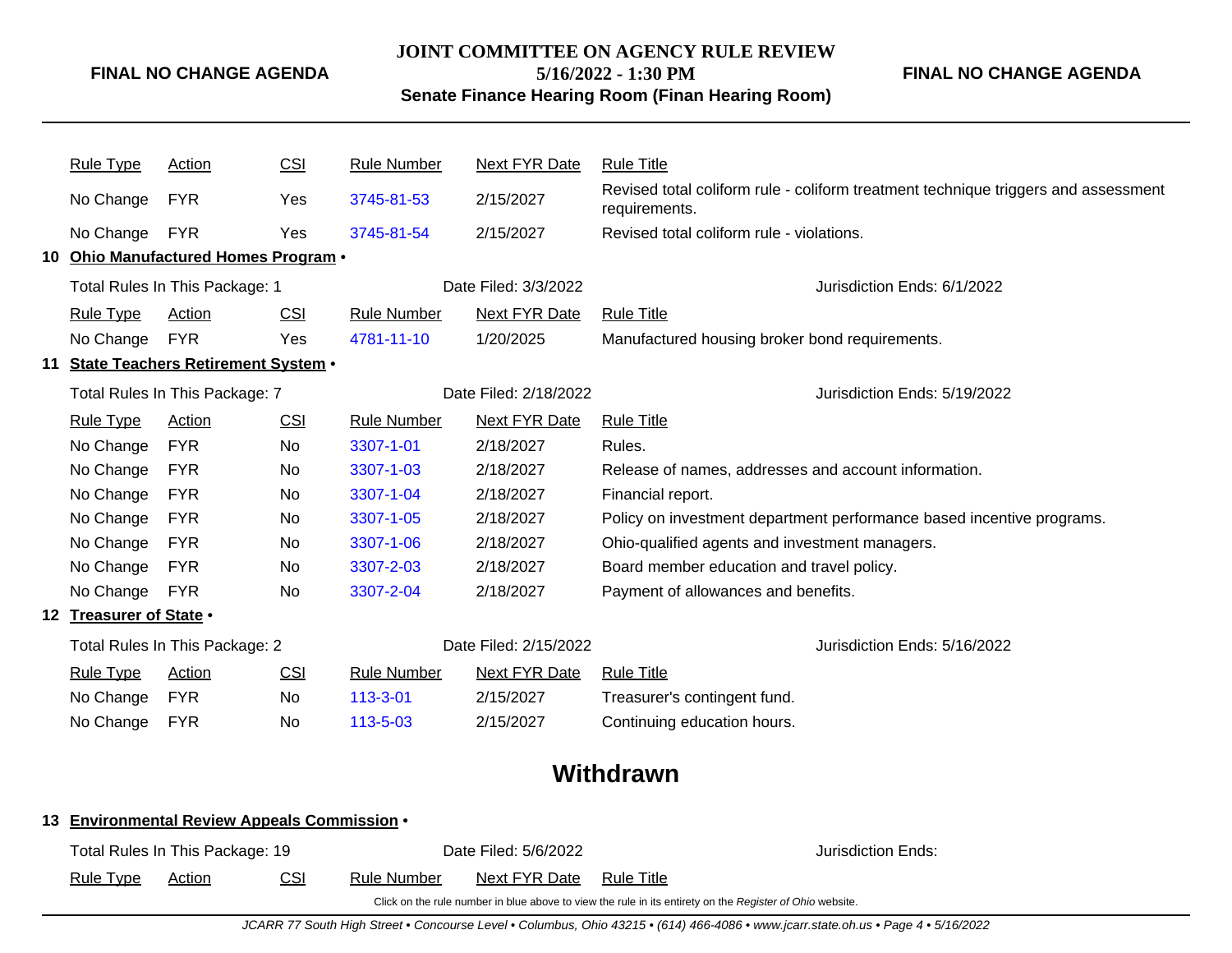## **JOINT COMMITTEE ON AGENCY RULE REVIEW**

**5/16/2022 - 1:30 PM**

## **Senate Finance Hearing Room (Finan Hearing Room)**

### **FINAL NO CHANGE AGENDA**

| No Change | <b>FYR</b> | No  | 3746-1-01 | Definitions: General.                                                                                                |
|-----------|------------|-----|-----------|----------------------------------------------------------------------------------------------------------------------|
| No Change | <b>FYR</b> | No  | 3746-1-02 | Jurisdictional bases.                                                                                                |
| No Change | <b>FYR</b> | No  | 3746-3-01 | Power of the commission to issue rules: procedure.                                                                   |
| No Change | <b>FYR</b> | No. | 3746-3-02 | Regulations; scope.                                                                                                  |
| No Change | <b>FYR</b> | No. | 3746-3-03 | Quorum.                                                                                                              |
| No Change | <b>FYR</b> | No. | 3746-3-04 | Case file.                                                                                                           |
| No Change | <b>FYR</b> | No. | 3746-3-05 | Registry.                                                                                                            |
| No Change | <b>FYR</b> | No. | 3746-3-06 | Trade secrets.                                                                                                       |
| No Change | <b>FYR</b> | No  | 3746-3-07 | The secretary to the commission: duties.                                                                             |
| No Change | <b>FYR</b> | No. | 3746-3-08 | Standards of conduct and suspension.                                                                                 |
| No Change | <b>FYR</b> | No  | 3746-3-09 | Ex parte communication.                                                                                              |
| No Change | <b>FYR</b> | No  | 3746-3-10 | Participation by state employees.                                                                                    |
| No Change | <b>FYR</b> | No  | 3746-3-11 | Restrictions as to former employees.                                                                                 |
| No Change | <b>FYR</b> | No  | 3746-3-13 | Business day.                                                                                                        |
| No Change | <b>FYR</b> | No. | 3746-3-15 | Definitions for accessing confidential personal information.                                                         |
| No Change | <b>FYR</b> | No. | 3746-3-16 | Procedures for accessing confidential personal information.                                                          |
| No Change | <b>FYR</b> | No  | 3746-3-17 | Valid reasons for accessing confidential personal information.                                                       |
| No Change | <b>FYR</b> | No  | 3746-3-18 | Confidentiality statutes.                                                                                            |
| No Change | <b>FYR</b> | No  | 3746-3-19 | Restricting and logging access to confidential personal information in computerized<br>personal information systems. |

#### **14 Environmental Review Appeals Commission** •

| Filed: 5/6/2022 |  |
|-----------------|--|

|                  | Total Rules In This Package: 30 |            |                    | Date Filed: 5/6/2022 | Jurisdiction Ends:                                           |
|------------------|---------------------------------|------------|--------------------|----------------------|--------------------------------------------------------------|
| <b>Rule Type</b> | <b>Action</b>                   | <u>CSI</u> | <b>Rule Number</b> | <b>Next FYR Date</b> | <b>Rule Title</b>                                            |
| No Change        | <b>FYR</b>                      | No         | 3746-5-01          |                      | Parties to an appeal.                                        |
| No Change        | <b>FYR</b>                      | No.        | 3746-5-02          |                      | Denomination of parties.                                     |
| No Change        | <b>FYR</b>                      | No.        | 3746-5-03          |                      | Filing the notice of appeal.                                 |
| No Change        | <b>FYR</b>                      | No.        | 3746-5-04          |                      | Contents of the notice of appeal.                            |
| No Change        | <b>FYR</b>                      | No.        | 3746-5-05          |                      | Notice of appeal - Effect of failure to comply with statute. |
| No Change        | <b>FYR</b>                      | No.        | 3746-5-06          |                      | Amendment of notice of appeal.                               |
| No Change        | <b>FYR</b>                      | No.        | 3746-5-07          |                      | Joinder.                                                     |

Click on the rule number in blue above to view the rule in its entirety on the Register of Ohio website.